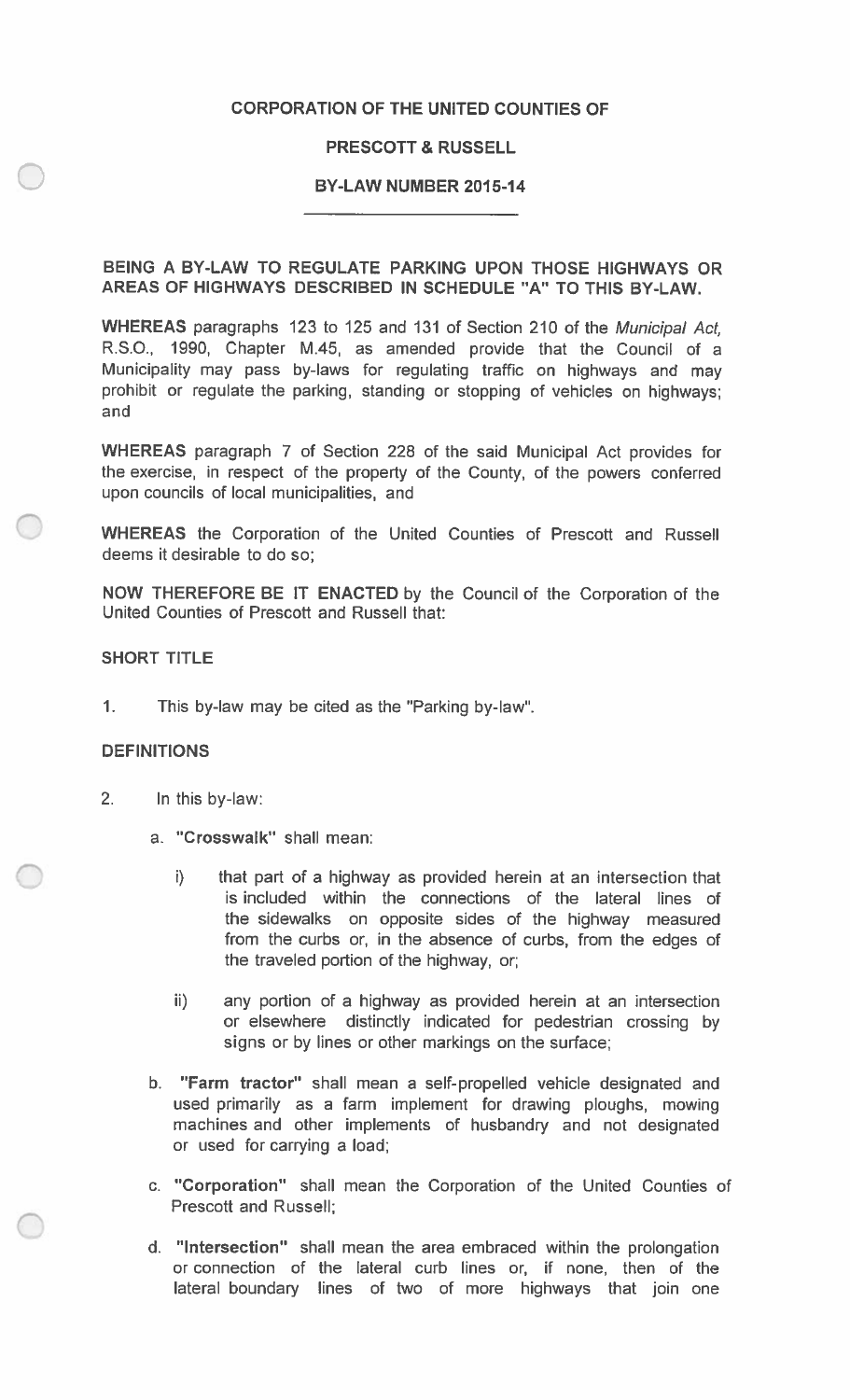lateral boundary lines of two of more highways that join one another at an angle, whether or not one highway crosses the other;

- e. **"Motorcycle"** shall mean a self-propelled vehicle having a seat or saddle for the use of the driver and designated to travel on not more than three wheels in contact with the ground, and includes a bicycle with a motor attached and a motor scooter;
- f. **"Municipal Law Enforcement Officer"** shall mean the Municipal Law Enforcement Officer appointed by the Council of the Corporation of the United Counties of Prescott and Russell;
- g. **"Motor vehicle"** includes an automobile, motorcycle and any other vehicle propelled or driven otherwise than by muscular power but does not include a traction engine, farm tractor or road building machine;
- h. **"Park, stop or stand"** shall mean to allow a motor vehicle or other vehicle which is practicable and lawful to move, to remain stationary on a highway as provided herein for a longer period of time than is necessary in order to take on or discharge passengers or merchandise therefrom;
- i. **"County"** shall mean the Corporation of the United Counties of Prescott and Russell;
- j. **"Accessible parking permit"** shall mean a parking area whereby parking is allowed only to motor vehicles that:
	- i) displays a permit issued by the province or by the Corporation of the United Counties of Prescott and Russell, or,
	- ii) have a special provincial license plate issued for a person with a disability;
- k. **"Road building machine"** shall mean a self-propelled vehicle designed and used primarily in connection with the building or maintaining of highways and not designed or used for carrying a load;
- **I. "Sidewalk"** includes all such parts of a highway as provided herein as are set aside for the use of pedestrians;
- m. **"Highway"** shall mean that roadway or part of the roadway set out n Schedule "A" hereto and shall include the entire right-of-way i of a common and public highway, street, concession, place, avenue, parkway, driveway, square, lane or bridge designed and intended for, or used by, the general public for the passage of vehicles;
- n. **"Trailer"** shall mean a vehicle that is at any time drawn upon a highway as provided herein by a motor vehicle, except an implement of husbandry, another motor vehicle or any device or apparatus not designed to transport persons or properly, temporarily drawn, propelled or moved upon such highway, and, except a side car attached to a motorcycle, shall be considered vehicle and not part of the motor vehicle by which it is drawn;
- o. **"Vehicle"** includes a motor vehicle, trailer, traction engine, farm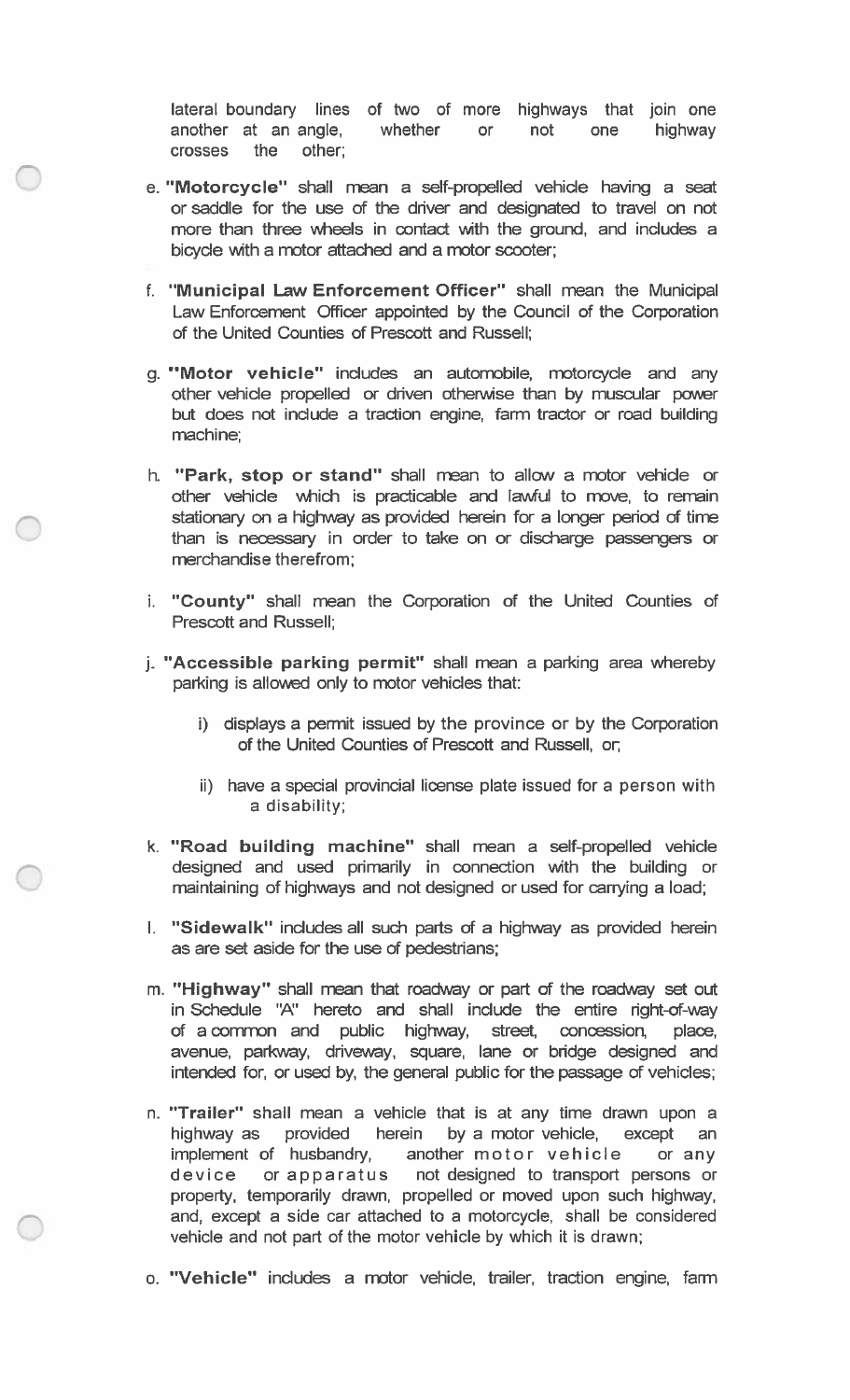tractor, road building machine and any vehicle drawn, propelled or driven by any kind of power including muscular power but does not include a motorized snow vehicle or the cars of electric or steam railways running only upon rails;

- p. **"Fire route"** shall mean any road, land, ramp or other means of vehicular access to or egress from a building or structure specifically identified as such for use of emergency vehicles;
- q. **"Prohibited p a r k i n g zone"** shall mean the area of the untraveled portion of a highway as provided herein clearly marked as a prohibited parking area by signs placed at intervals of no more than twenty-five (25) metres.

#### **PARKING OFFENSES**

- 3. No person shall park, stand or stop a vehicle:
	- a. within an intersection or within six (6) metres thereof;
	- b. within a distance of three (3) metres from any fire hydrant, such distance being measured from that point on the curb which is found by taking the shortest distance between the fire hydrant and the curb;
	- in front or any church or other building used for religious purposes while a funeral service is taking place; c.
	- d. on a sidewalk or crosswalk;
	- in such a manner as to obstruct the entrance to a private lane unless he or she is the owner thereof or a person authorized by the owner to park in such a manner; e.
	- f. upon any bridge or elevated structure or underpass or within thirty (30) metres of either end of any such structure except where parking in these locations is otherwise permitted by this by-law;
	- g. so as to obstruct vehicular traffic;
	- h. within a distance of six (6) metres of a crosswalk.
- No person shall, within the limits of the County, park, stop or allow to remain standing on any highway as provided herein any vehicle between the hours of 11:00 p.m. and 07:00 a.m. from the first day of November in one year to the first day of April in the following year. 4.
- No person shall park, stand or stop a vehicle or permit a vehicle to remain parked, stopped or standing on any highway as provided herein: 5.
	- while the work of removing snow or ice therefrom or clearing of snow therefrom is in progress, or; a.
	- b. in such a manner as to interfere with street cleaning operations.
- No person shall park, stop or stand a vehicle on a highway as provided herein for the purpose of exhibiting the vehicle or of offering the vehicle for sale. 6.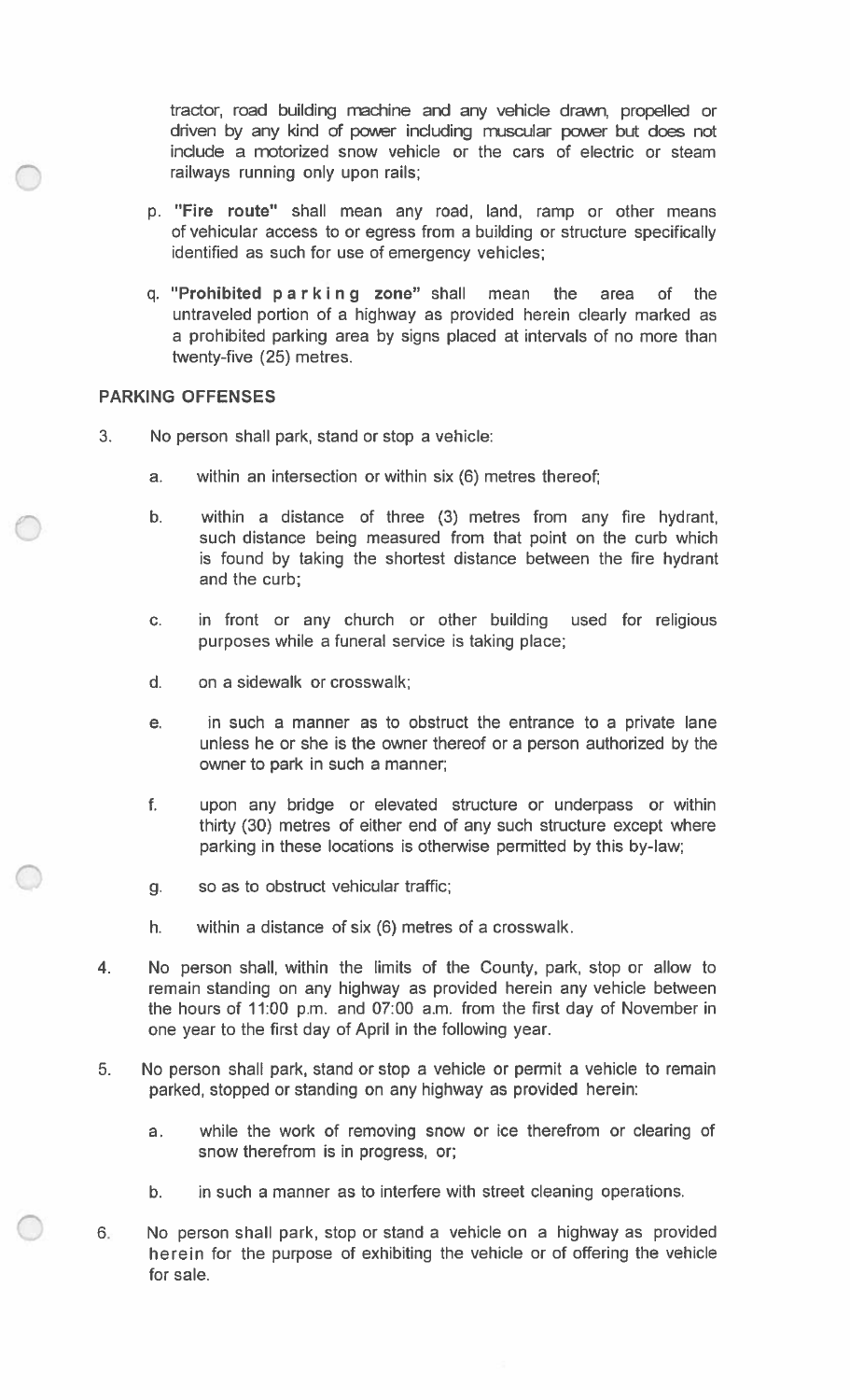- 7. No person shall park a vehicle or allow a vehicle to be parked in any parking space designated as physically handicapped parking unless that vehicle is identified in Section 2 0) of this By-Law.
- No person shall cause or allow the unauthorized use of a permit issued pursuant to section 20) of the by-law. 8**.**
- No person shall park, stop or stand a vehicle or permit a vehicle to remain parked, stopped or standing on any highway as provided herein within a prohibited parking zone. 9.
- No person shall park, stop or stand or leave a vehicle in any area designated as a fire route. 10**.**
- No person who is operating a vehicle for the purpose of delivering goods, wares, merchandise, milk and bread or any other commodity shall stop or park the said vehicle at any place on any highway as provided herein other than at the curb or side of the highway. 11**.**

#### **ADMINISTRATION**

12**.** The provisions of this By-Law shall be enforced by the Municipal Law Enforcement Officer.

#### **PENALTIES**

- Whenever a vehicle is parked, stopped or standing in contravention of any section of this By- Law, the Municipal Law Enforcement Officer may cause the said vehicle to be moved or taken to and placed or stored in a suitable place and all costs and charges for removing, care and storage thereof, shall be paid by the owner of the said vehicle in the manner provided by the *Repair and Storage Liens Act,* 1989. 13.
- Every person who contravenes any of the provisions of this By-Law is guilty of an offence and, on conviction thereof, shall forfeit and pay a penalty for each such offence as provided in Schedule "B" and every such penalty shall be recoverable under the *Provincial* Offenses *Act,* R.S.O., 1990, Chapter P.33 and amendments thereto. 14.
- When a person has been convicted of an offence under this By-Law, a court of competent jurisdiction thereafter, may, in addition to any other penalty imposed on the person convicted, issue an order prohibiting the continuation or repetition of the offence or the doing or any act or thing by the person convicted directed toward the continuation or repetition of the offence. 15.
- The requirements of this by-law are severable. If any requirements of this by-law is held invalid, the application of such requirements to other circumstances and the remainder of this by-law shall not be affected. 16.
- By-Laws number 1715, 1724, 1725, 91-90, 93-62, 96-70, 2000-20, 2 0 0 2 - 3 4 , 2 0 0 3 - 0 2, 2 0 0 3 - 5 7 , 2 0 0 4 - 3 5 , 2 0 0 4 - 5 8 , 2 0 0 6 - 05, 2006-77, 2007-81, 2008-35, 2008-59, 2010-46, 2013-21, 2013-57, 2014-06, 2014-14 and 2014-57 are hereby repealed. 17**.**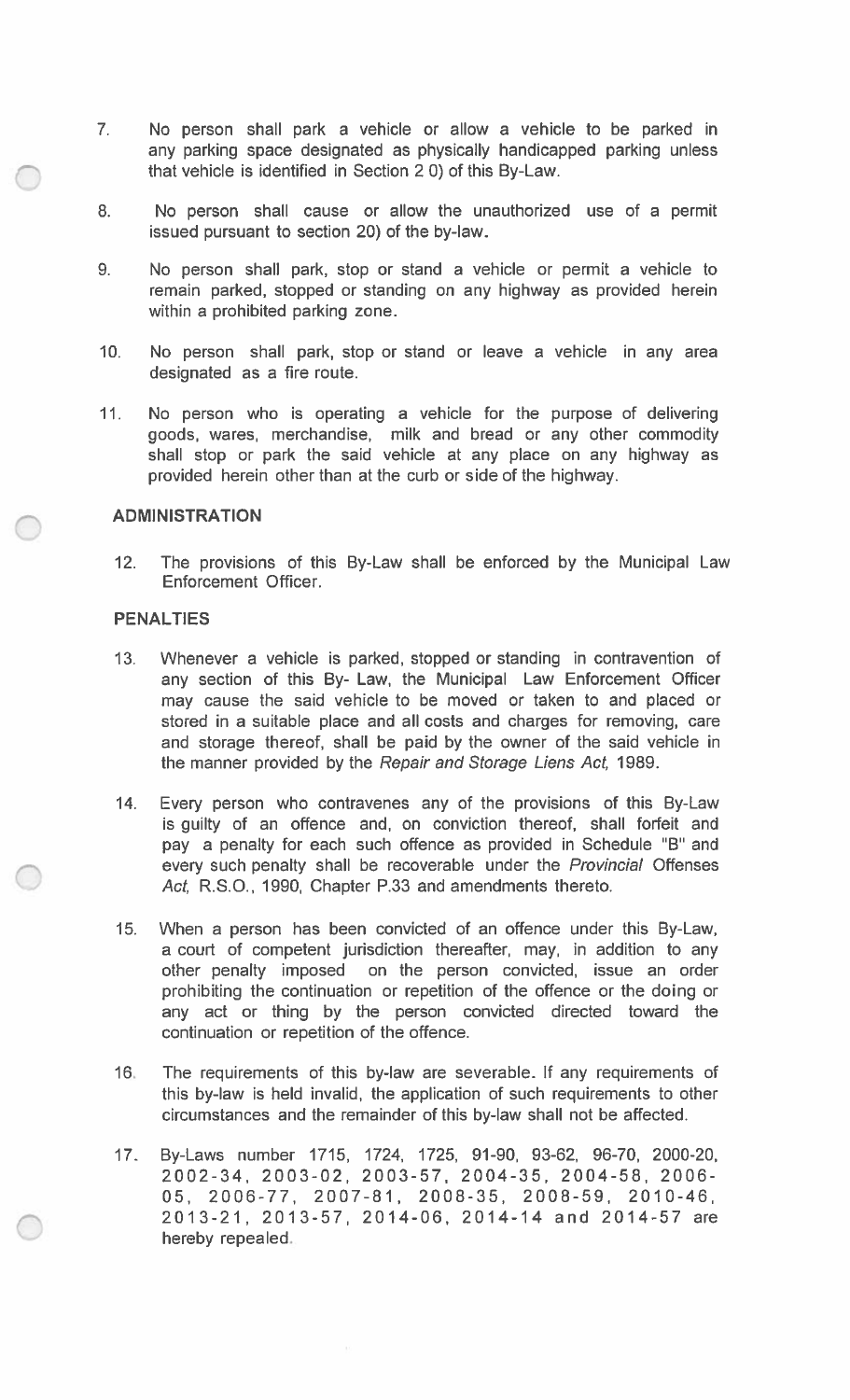18. This by-law shall come into force on the  $25<sup>th</sup>$  day of March, 2015 and shall take effect on that date.

**DONE AND PASSED** in open Council this 25th day of March 2015.

**Robert**  (R *L* **Kirby** *^***, Warden** 

 $\overline{\phantom{a}}$ **An eeLatmfie Clerk ^ ! ^"**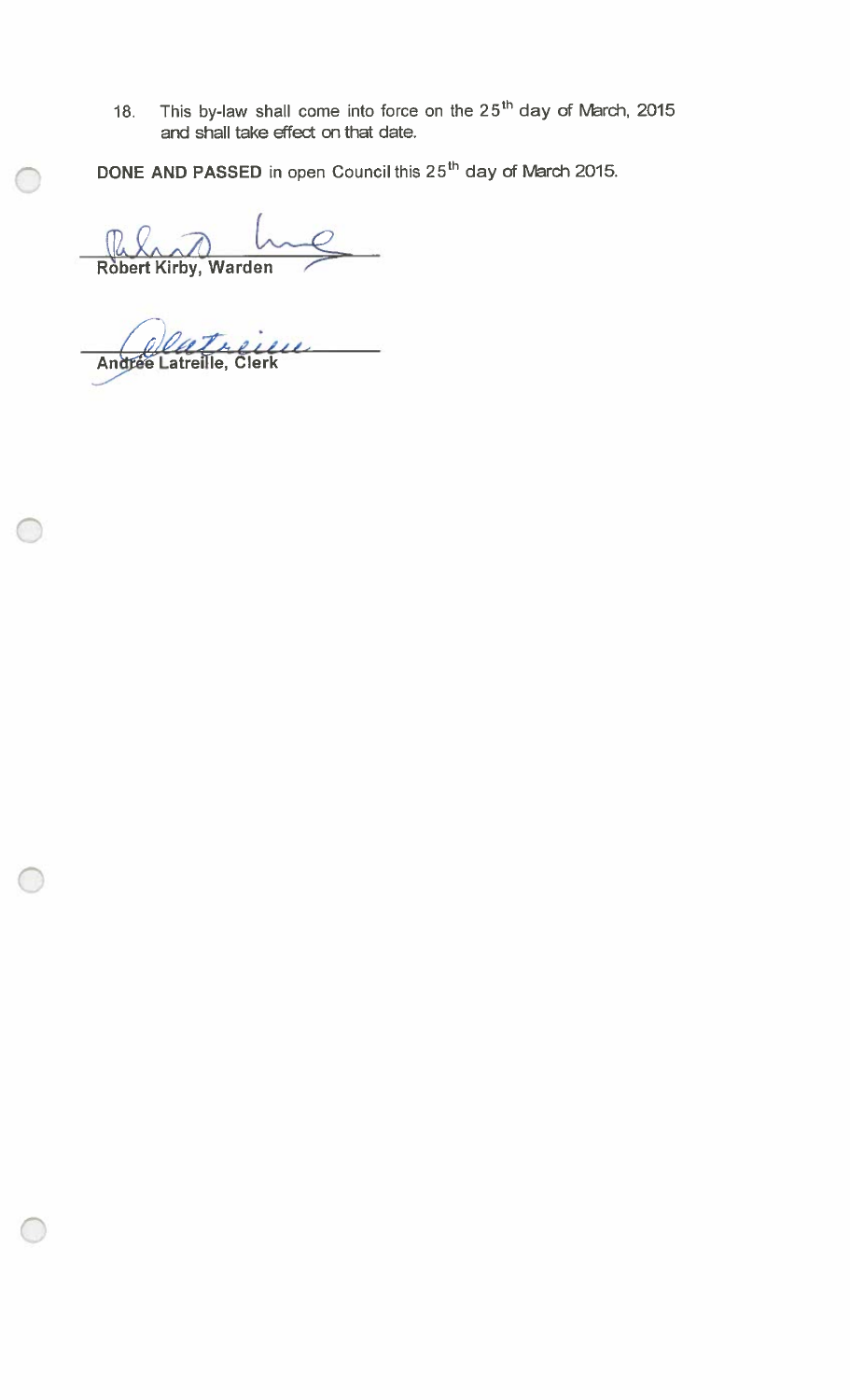## **THE CORPORATION OF THE UNITED COUNTIES OF PRESCOTT AND RUSSELL**

# **SCHEDULE "A" TO BY-LAW 2015-14**

## **TIME PARKING PROHIBITED**

| <b>HIGHWAY</b>                                                                      | <b>SIDE</b>     | <b>LOCATION</b>                                                                                                                       | <b>TIME PARKING</b><br><b>PROHIBITED</b><br><b>(EFFECTIVE</b><br><b>DAYS &amp; TIME)</b> |
|-------------------------------------------------------------------------------------|-----------------|---------------------------------------------------------------------------------------------------------------------------------------|------------------------------------------------------------------------------------------|
| <b>County Road</b><br>Number 2 (Laval<br>Street), Clarence-<br><b>Rockland City</b> | <b>North</b>    | In front of Bourget<br>Nursing Home Civic No.<br>2279, in the former<br><b>Village of Bourget</b>                                     | At any time                                                                              |
| <b>County Road</b><br>Number 2 (Laval<br>Street), Clarence-<br><b>Rockland City</b> | <b>North</b>    | From centreline of<br><b>County Road Number 8</b><br>(Champlain Street) to 27<br>meters easterly, in the<br>former Village of Bourget | At any time                                                                              |
| <b>County Road</b><br>Number 2 (Laval<br>Street), Clarence-<br><b>Rockland City</b> | North and South | From County Road<br>Number 8 (Champlain<br>Street) to 15 meters<br>westerly, in the former<br><b>Village of Bourget</b>               | At any time                                                                              |
| <b>County Road</b><br>Number 2 (Russell<br>Road), Clarence-<br><b>Rockland City</b> | <b>North</b>    | From Drouin Road to<br>Civic No. 655, in the<br>former Village of Cheney                                                              | At any time                                                                              |
| <b>County Road</b><br>Number 3 (Castor<br>Street), Russell<br>Township              | South           | In front of the Russell<br><b>Centenial Swimming</b><br>Pool and Park, in the<br>former Village of Russell                            | At any time                                                                              |
| <b>County Road</b><br>Number 3 (Notre-<br>Dame Street),<br><b>Russell Township</b>  | South           | From St. Jacques Street<br>to Civic No. 926, in the<br>former Village of Embrun                                                       | 3 hour<br>7 a.m. to 6 p.m.<br>Monday to Friday                                           |
| <b>County Road</b><br>Number 3 (Notre-<br>Dame Street),<br><b>Russell Township</b>  | South           | From County Road<br>Number 29 (Ste-Marie<br>Street) to civic number<br>874, in the former<br><b>Village of Embrun</b>                 | 3 hour<br>7 a.m. to 6 p.m.<br>Monday to Friday                                           |
| <b>County Road</b><br>Number 3 (Notre-<br>Dame Street),<br><b>Russell Township</b>  | South           | From civic address<br>number 888 to Civic No.<br>904, in the former<br><b>Village of Embrun</b>                                       | 3 hour<br>7 a.m. to 6 p.m.<br>Monday to Friday                                           |
| <b>County Road</b><br>Number 3 (Notre-<br>Dame Street),<br><b>Russell Township</b>  | South           | From Civic No. 1048 to<br>Civic No. 1062, in the<br>former Village of Embrun                                                          | At any time                                                                              |
| <b>County Road</b><br>Number 3 (Notre-<br>Dame Street),<br><b>Russell Township</b>  | South           | From cemetery to Civic<br>No. 1076, in the former<br><b>Village of Embrun</b>                                                         | At any time                                                                              |
| <b>County Road</b><br>Number 3 (Notre-<br>Dame Street),<br><b>Russell Township</b>  | <b>North</b>    | From Civic No. 1066 to<br>Civic No. 1074, in the<br>former Village of Embrun                                                          | 3 hour<br>7 a.m. to 6 p.m.                                                               |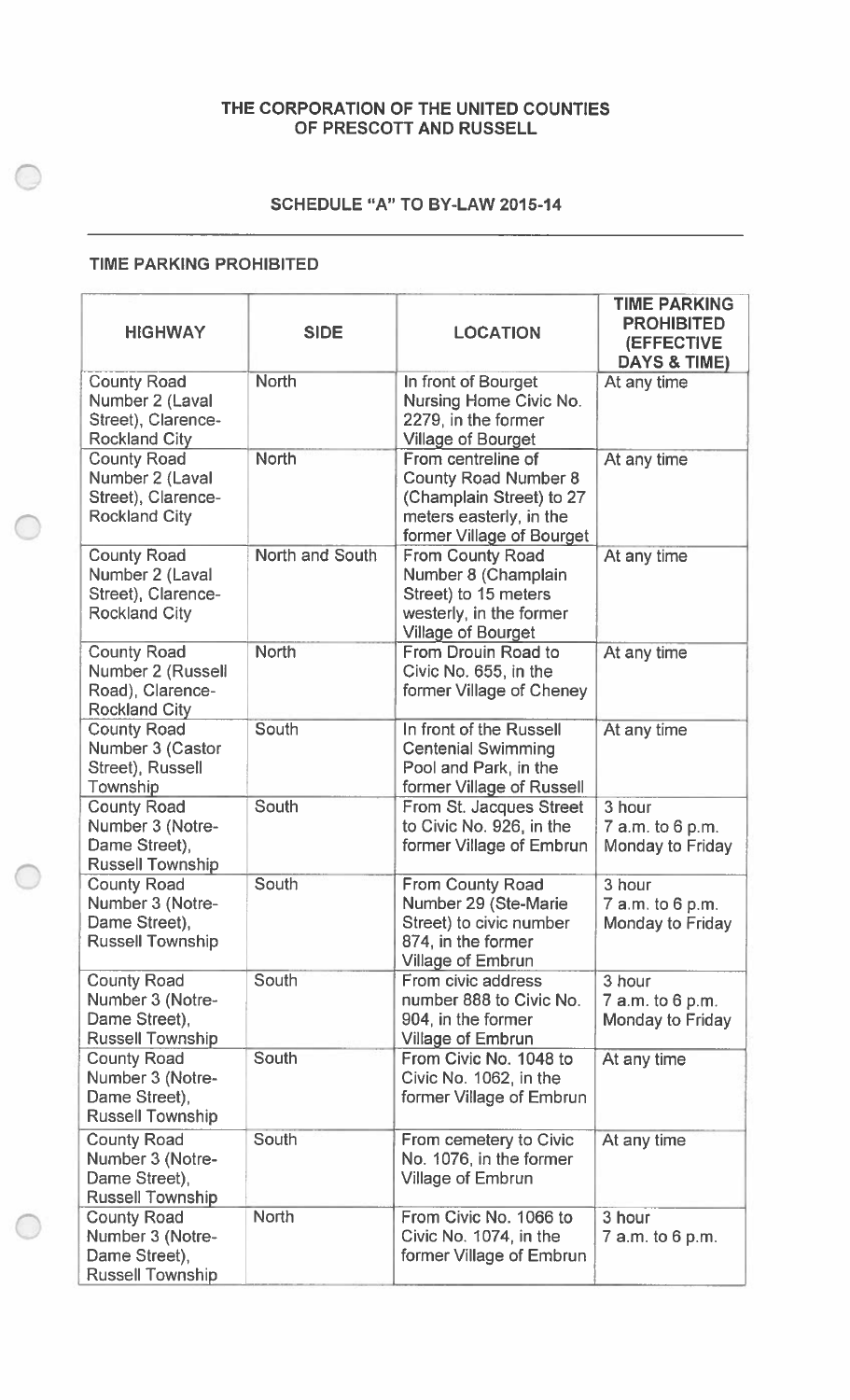| <b>HIGHWAY</b>                                                                     | <b>SIDE</b>     | <b>LOCATION</b>                                                                                                                                                                              | <b>TIME PARKING</b><br><b>PROHIBITED</b><br>(EFFECTIVE<br>DAYS & TIME) |
|------------------------------------------------------------------------------------|-----------------|----------------------------------------------------------------------------------------------------------------------------------------------------------------------------------------------|------------------------------------------------------------------------|
| <b>County Road</b><br>Number 3 (Notre-<br>Dame Street),<br><b>Russell Township</b> | <b>North</b>    | From Civic No. 945 to<br>Civic No. 923, in the<br>former Village of Embrun                                                                                                                   | 3 hour<br>7 a.m. to 6 p.m.                                             |
| <b>County Road</b><br>Number 3 (Notre-<br>Dame Street),<br><b>Russell Township</b> | North           | From St-Pierre Road to<br>Civic No. 885, in the<br>former Village of Embrun                                                                                                                  | 3 hour<br>7 a.m. to 6 p.m.                                             |
| <b>County Road</b><br>Number 3 (Notre-<br>Dame Road),<br><b>Russell Township</b>   | <b>North</b>    | In front of Civic No. 921,<br>in the former Village of<br>Embrun                                                                                                                             | At any time                                                            |
| <b>County Road</b><br>Number 3 (Notre-<br>Dame Street),<br><b>Russell Township</b> | <b>North</b>    | In front of Civic No.<br>1045, St-Jean School, in<br>the former Village of<br>Embrun                                                                                                         | 8:30 to 4:30<br>Monday to Friday                                       |
| <b>County Road</b><br>Number 3<br>(Principale Street),<br>Casselman Village        | <b>East</b>     | From the intersection of<br><b>Fillion Street to Laurier</b><br><b>Street</b>                                                                                                                | At any time                                                            |
| <b>County Road</b><br>Number 3<br>(Principale Street),<br>Casselman Village        | West            | From Brisson Street to<br><b>Montcalm Street</b>                                                                                                                                             | At any time                                                            |
| <b>County Road</b><br>Number 3<br>(Principale Street),<br><b>Casselman Village</b> | <b>West</b>     | From Montcalm Street to<br><b>St-Isidore Road</b>                                                                                                                                            | 2 hour<br>8 a.m. to 6 p.m.<br>Monday to<br>Saturday                    |
| <b>County Road</b><br>Number 3                                                     | North and South | 100 metres on each side<br>(total of 200 metres) of<br>the centreline of the road<br>allowance on lot 8<br>between Concessions 9<br>and 10, Russell<br>Township, County of<br><b>Russell</b> | At any time                                                            |
| <b>County Road</b><br>Number 4 (Front<br>Road), Champlain<br>Township              | South           | In front of Civic Nos. 256<br>and 258, for a total<br>frontage of 33 meters                                                                                                                  | At any time                                                            |
| <b>County Road</b><br>Number 5 (Limoges<br>Road), Nation<br><b>Municipality</b>    | East            | From a point of<br>intersection of centreline<br>(extended) of Des Pins<br>Street, to a point 65<br>meters southerly, in the<br>former Village of<br>Limoges                                 | At any time                                                            |
| <b>County Road</b><br>Number 5 (Limoges<br>Road), Russell<br>Township              | <b>West</b>     | From King Street to<br>Civic No. 532.                                                                                                                                                        | At any time                                                            |
| <b>County Road</b><br>Number 5 (Limoges<br>Road), Russell                          | West            | From Civic No. 620 to<br>Civic No. 676 inclusively.                                                                                                                                          | At any time                                                            |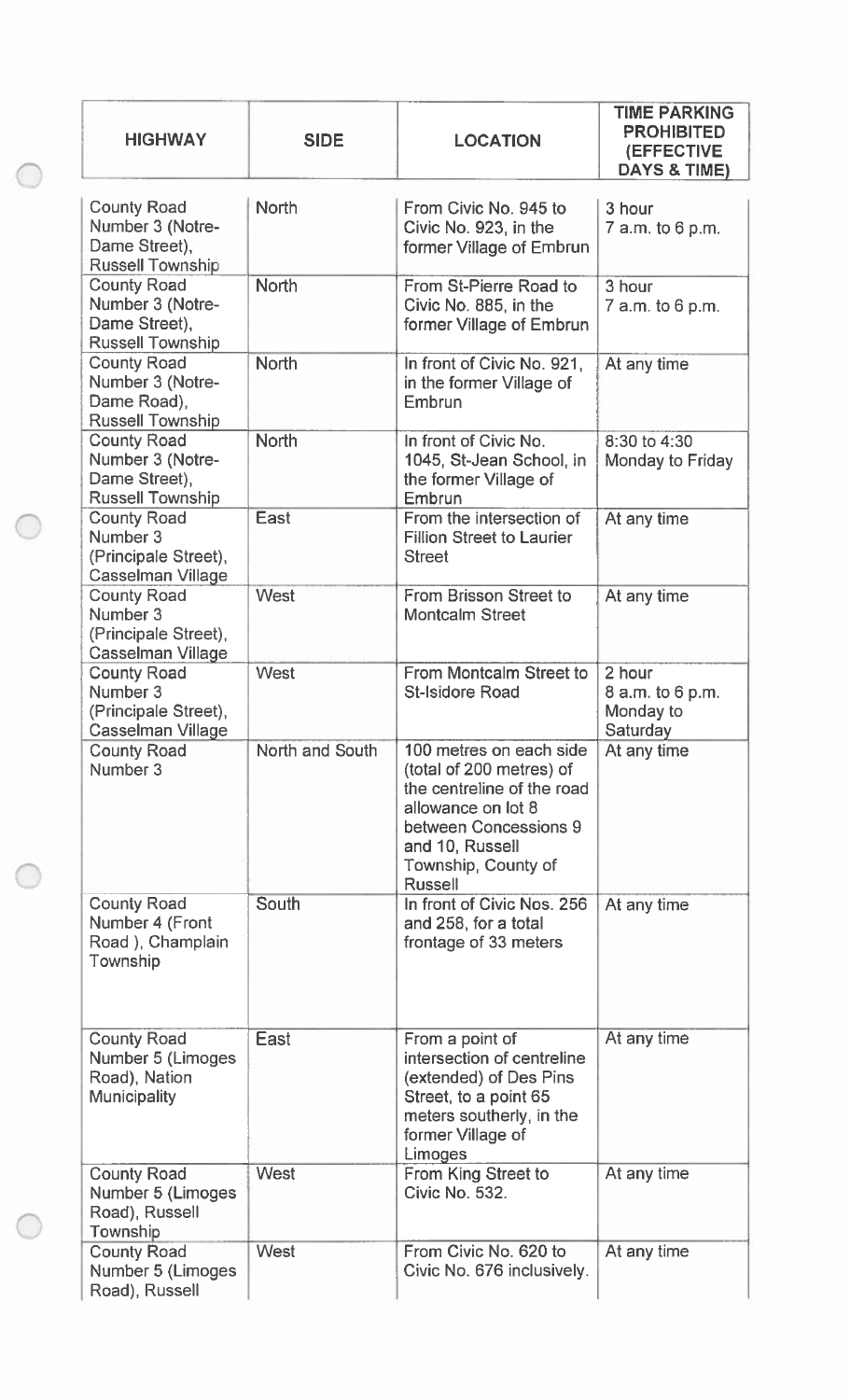| <b>HIGHWAY</b>                                                                               | <b>SIDE</b>  | <b>LOCATION</b>                                                                                                                                                                   | <b>TIME PARKING</b><br><b>PROHIBITED</b><br><b>(EFFECTIVE</b><br><b>DAYS &amp; TIME)</b> |
|----------------------------------------------------------------------------------------------|--------------|-----------------------------------------------------------------------------------------------------------------------------------------------------------------------------------|------------------------------------------------------------------------------------------|
| Township                                                                                     |              |                                                                                                                                                                                   |                                                                                          |
| <b>County Road</b><br>Number 5 (Limoges<br>Road), Russell<br>Township                        | East         | From Civic No. 629 to<br>Civic No. 673 inclusively.                                                                                                                               | At any time                                                                              |
| <b>County Road</b><br>Number 6 (South<br>Russell), Russell<br>Township                       | East         | <b>From Cummings Street</b><br>to Civc No. 1185<br>inclusively.                                                                                                                   | At any time                                                                              |
| <b>County Road</b><br>Number <sub>6</sub><br>(Concession Road),<br><b>Russell Township</b>   | East         | From Mill Street to Civic<br>No. 1109.                                                                                                                                            | 3 hour<br>7 a.m. to 6 p.m.                                                               |
| <b>County Road</b><br>Number <sub>6</sub><br>(Concession Road),<br><b>Russell Township</b>   | West         | <b>From Castor River</b><br>Bridge to Civic No. 1108.                                                                                                                             | 3 hour<br>7 a.m. to 6 p.m.                                                               |
| <b>County Road</b><br>Number 7<br>(Principale Street),<br><b>Nation Municipality</b>         | South        | From a point 36 meters<br>west of the centreline of<br>Hebert Street to a point<br>65 metres west of the<br>centreline of Hebert<br>Street, in the former<br>Village of St-Albert | 11:30 $a.m.$ to 1:00<br>p.m.<br>and<br>3:00 p.m. to 3:30<br>p.m.<br>Monday to Friday     |
| <b>County Road</b><br>Number 7<br>(Principale Street),<br>Casselman Village                  | <b>West</b>  | <b>From County Road</b><br>Number 3 (St-Isidore<br>Road) to Laflèche<br>Boulevard.                                                                                                | At any time                                                                              |
| <b>County Road</b><br>Number 7<br>(Principale Street),<br>Casselman Village                  | East         | From Racine Street to<br>Highway 417 overpass                                                                                                                                     | At any time                                                                              |
| <b>County Road</b><br>Number 8 (Labonté<br>Street), Clarence-<br><b>Rockland City</b>        | <b>North</b> | In front of Civic No.<br>1919, in the former<br><b>Village of Clarence</b><br><b>Creek</b>                                                                                        | At any time<br>Disabled person<br>parking                                                |
| <b>County Road</b><br>Number 8<br>(Champlain Street),<br><b>Clarence-Rockland</b><br>City    | <b>West</b>  | From County Road<br>Number 2 (Laval Street)<br>to 15 meters northerly, in<br>the former Village of<br><b>Bourget</b>                                                              | At any time                                                                              |
| <b>County Road</b><br>Number 9 (Old<br>Highway 17 Street),<br>Alfred and<br>Plantagenet Twp. | East         | In front of Civic No. 205,<br>for a total frontage of<br>100 meters, in the<br>former Village of<br>Plantagenet                                                                   | At any time                                                                              |
| <b>County Road</b><br>Number 10, Nation<br>Municipality                                      | <b>North</b> | From the centreline of<br><b>County Road Number 15</b><br>to a distance of 33<br>meters westerly, in the<br>former Village of<br>Fournier                                         | At any time                                                                              |
| <b>County Road</b><br>Number 10, Nation<br><b>Municipality</b>                               | <b>South</b> | From the centreline of<br><b>County Road Number 15</b><br>to a distance of 27<br>meters westerly, in the                                                                          | At any time                                                                              |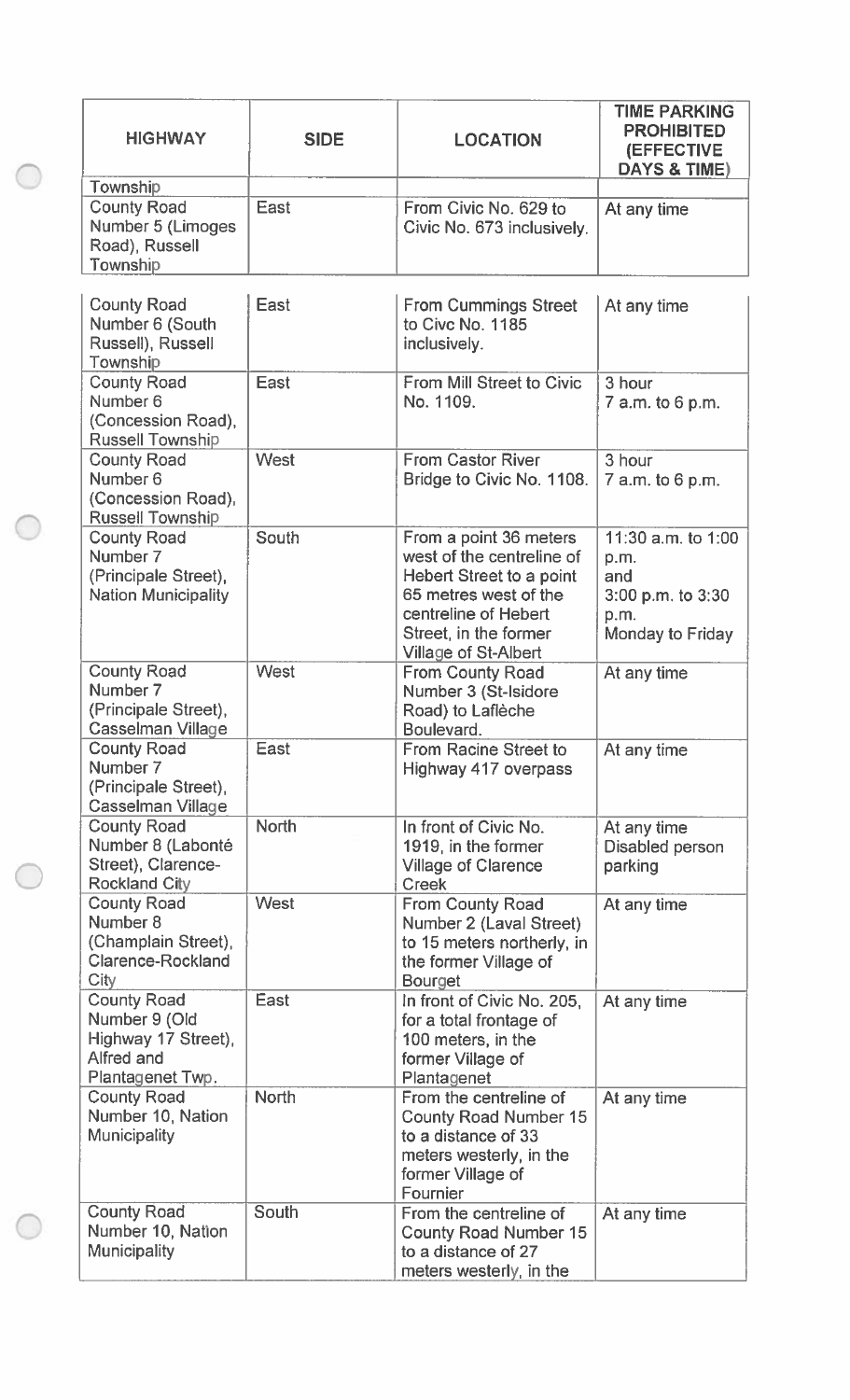| <b>HIGHWAY</b>                                                                  | <b>SIDE</b>            | <b>LOCATION</b>                                                                                                                                         | <b>TIME PARKING</b><br><b>PROHIBITED</b><br>(EFFECTIVE<br><b>DAYS &amp; TIME)</b> |
|---------------------------------------------------------------------------------|------------------------|---------------------------------------------------------------------------------------------------------------------------------------------------------|-----------------------------------------------------------------------------------|
|                                                                                 |                        | former Village of<br>Fournier                                                                                                                           |                                                                                   |
| <b>County Road</b><br>Number 10, Nation<br><b>Municipality</b>                  | South                  | From the centreline of<br><b>County Road Number 15</b><br>to a distance of 50<br>meters easterly, in the<br>former Village of<br>Fournier               | At any time                                                                       |
| <b>County Road</b><br>Number 10, (Main<br>Street), Champlain<br>Township        | South                  | From Highway 34 to<br>Bertha Street, in the<br>former Town of<br><b>Vankleek Hill</b>                                                                   | 1 hour                                                                            |
| <b>County Road</b><br>Number 10 (Main<br>Street), Champlain<br>Township         | South                  | In front of Civic No. 156,<br>Baptist church, in the<br>former Town of<br><b>Vankleek Hill</b>                                                          | At any time                                                                       |
| <b>County Road</b><br>Number 10 (Main<br>Street), Champlain<br>Township         | <b>North</b>           | From Highway 34 to<br>Derby Street, in the<br>former Town of<br><b>Vankleek Hill</b>                                                                    | 1 hour                                                                            |
| <b>County Road</b><br>Number 10 (Main<br>Street East),<br>Champlain<br>Township | <b>North</b>           | In front of Civic No. 35,<br>in the former Town of<br><b>Vankleek Hill</b>                                                                              | At any time<br>Disabled person<br>parking                                         |
| <b>County Road</b><br>Number 10 (Main<br>Street East),<br>Champlain<br>Township | South                  | In front of Civic No. 94,<br>in the former Town<br><b>Vankleek Hill</b>                                                                                 | At any time<br>Disabled person<br>parking                                         |
| <b>County Road</b><br>Number 11<br>(Longueuil Street),<br>Champlain<br>Township | <b>East and West</b>   | From John Street to 61<br>meters southerly, in the<br>former Village of<br>L'Orignal                                                                    | 2 hour                                                                            |
| <b>County Road</b><br>Number 11<br>(Longueuil Street),<br>Champlain<br>Township | West                   | In front of Civic No. 56,<br>in the former Village of<br>L'Orignal                                                                                      | At any time<br>Disabled person<br>parking                                         |
| <b>County Road</b><br>Number 15, Nation<br><b>Municipality</b>                  | <b>East and West</b>   | From the centreline<br>intersection of County<br>Road Number 10 to a<br>distance of 18 meters<br>northerly, in the former<br><b>Village of Fournier</b> | At any time                                                                       |
| <b>County Road</b><br>Number 15, Alfred<br>and Plantagenet<br>Township          | <b>East and West</b>   | From Concession 2<br>Road to County Road<br>Number 24                                                                                                   | At any time                                                                       |
| <b>County Road</b><br>Number 16, Nation<br><b>Municipality</b>                  | South                  | From centreline of<br>Clemens Road to a<br>distance of 41 meters<br>westerly                                                                            | At any time                                                                       |
| <b>County Road</b><br>Number 17,<br><b>Clarence-Rockland</b>                    | <b>North and South</b> | From centreline of<br><b>Edwards Street to a</b><br>distance of 500 meters                                                                              | At any time                                                                       |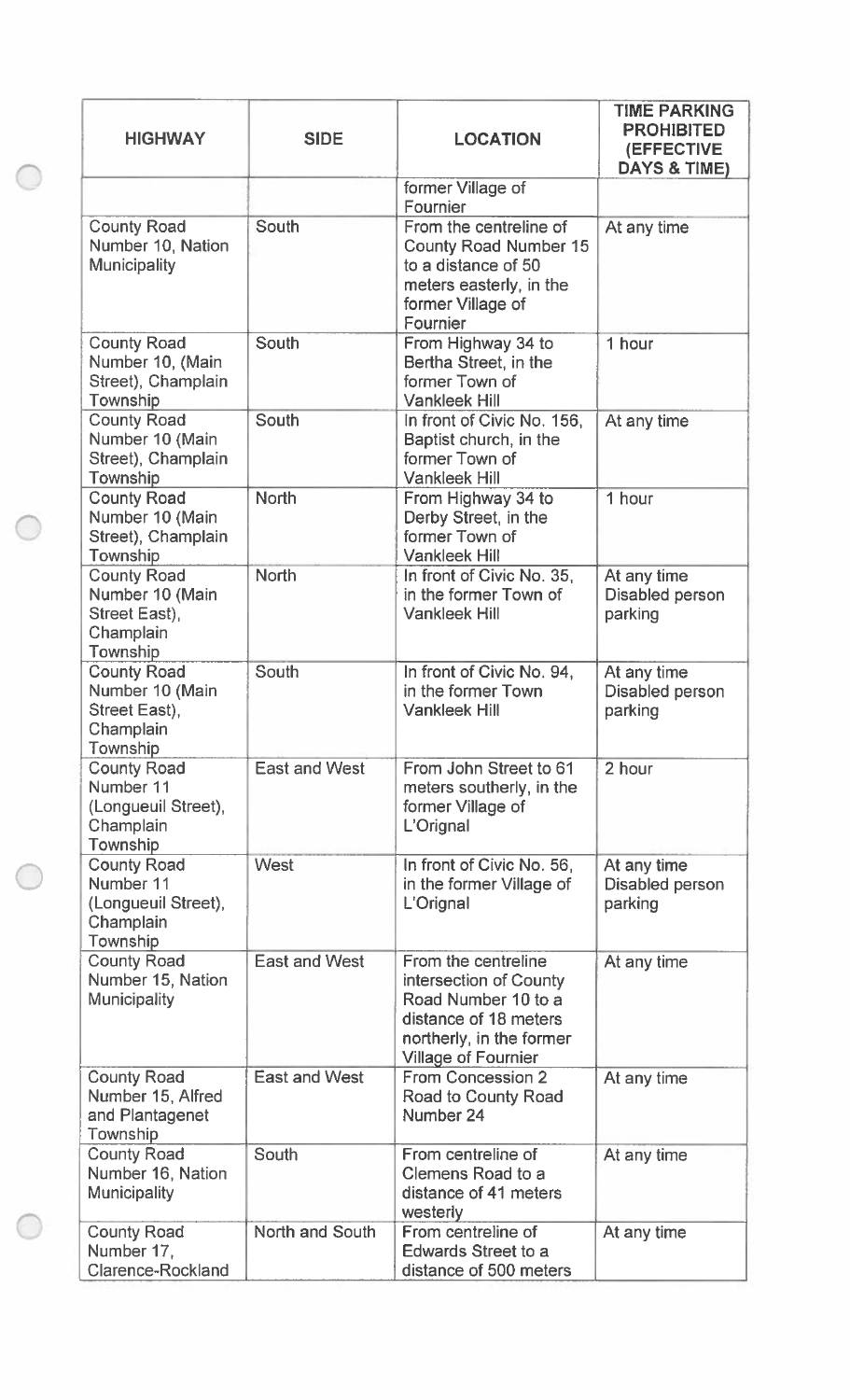| <b>HIGHWAY</b>                                                         | <b>SIDE</b><br><b>LOCATION</b> |                                                                                                                                              | <b>TIME PARKING</b><br><b>PROHIBITED</b><br><b>(EFFECTIVE</b><br><b>DAYS &amp; TIME)</b> |
|------------------------------------------------------------------------|--------------------------------|----------------------------------------------------------------------------------------------------------------------------------------------|------------------------------------------------------------------------------------------|
| <b>City</b>                                                            |                                | westerly                                                                                                                                     |                                                                                          |
| <b>County Road</b><br>Number 17,<br>Clarence-Rockland<br>City          | North and South                | From centreline of<br><b>Edwards Street to a</b><br>distance of 500 meters<br>easterly                                                       | At any time                                                                              |
| <b>County Road</b><br>Number 17,<br><b>Clarence-Rockland</b><br>City   | South                          | <b>From County Road</b><br>Number 8 (Landry Road)<br>to 160 meters westerly                                                                  | At any time                                                                              |
| <b>County Road</b><br>Number 17,<br><b>Clarence-Rockland</b><br>City   | <b>North</b>                   | <b>From County Road</b><br>Number 8 to 160 meters<br>westerly                                                                                | At any time                                                                              |
| <b>County Road</b><br>Number 17, Alfred<br>and Plantagenet<br>Township | <b>North and South</b>         | From East end of South<br>Nation Bridge to a<br>distance of 50 meters<br>east of driveway of<br>Jessup's Falls park                          | At any time                                                                              |
| <b>County Road</b><br>Number 17, Alfred<br>and Plantagenet<br>Township | South                          | From centreline of<br><b>County Road Number 15</b><br>(Station Road) to 110<br>meters easterly, in the<br>former Village of Alfred           | At any time                                                                              |
| <b>County Road</b><br>Number 17, Alfred<br>and Plantagenet<br>Township | <b>North</b>                   | From centreline of<br>Lajeunesse Road to 110<br>meters easterly, in the<br>former Village of Alfred                                          | At any time                                                                              |
| <b>County Road</b><br>Number 17, Alfred<br>and Plantagenet<br>Township | <b>North</b>                   | From centreline of<br><b>Bissonnette Street to</b><br>230 meters easterly, in<br>the former Village of<br><b>Alfred</b>                      | At any time                                                                              |
| <b>County Road</b><br>Number 17, Alfred<br>and Plantagenet<br>Township | South                          | From centreline of<br><b>Charlebois Street to 125</b><br>meters easterly, in the<br>former Village of Alfred                                 | At any time                                                                              |
| <b>County Road</b><br>Number 17, Alfred<br>and Plantagenet<br>Township | South                          | From centreline of St-<br>Paul Street to 125<br>meters easterly in front<br>of Civic No. 297, in the<br>former Village of Alfred             | 1 hour                                                                                   |
| <b>County Road</b><br>Number 17,<br>Champlain<br>Township              | South                          | From centreline of<br><b>County Road Number 11</b><br>(Cassburn Road), to 175<br>meters easterly                                             | At any time                                                                              |
| <b>County Road</b><br>Number 17,<br>Champlain<br>Township              | <b>North</b>                   | From centreline of<br><b>County Road Number 11</b><br>(Longueuil Street) to 240<br>meters easterly, in the<br>former Village of<br>L'Orignal | At any time                                                                              |
| <b>County Road</b><br>Number 17,<br>Champlain<br>Township              | South                          | From centreline of John<br>Street to centreline of<br>Ste-Anne Road, 250<br>meters.                                                          | At any time                                                                              |
| <b>County Road</b><br>Number 19, Nation                                | East                           | From centreline of<br><b>Concession Road 10 to</b>                                                                                           | At any time                                                                              |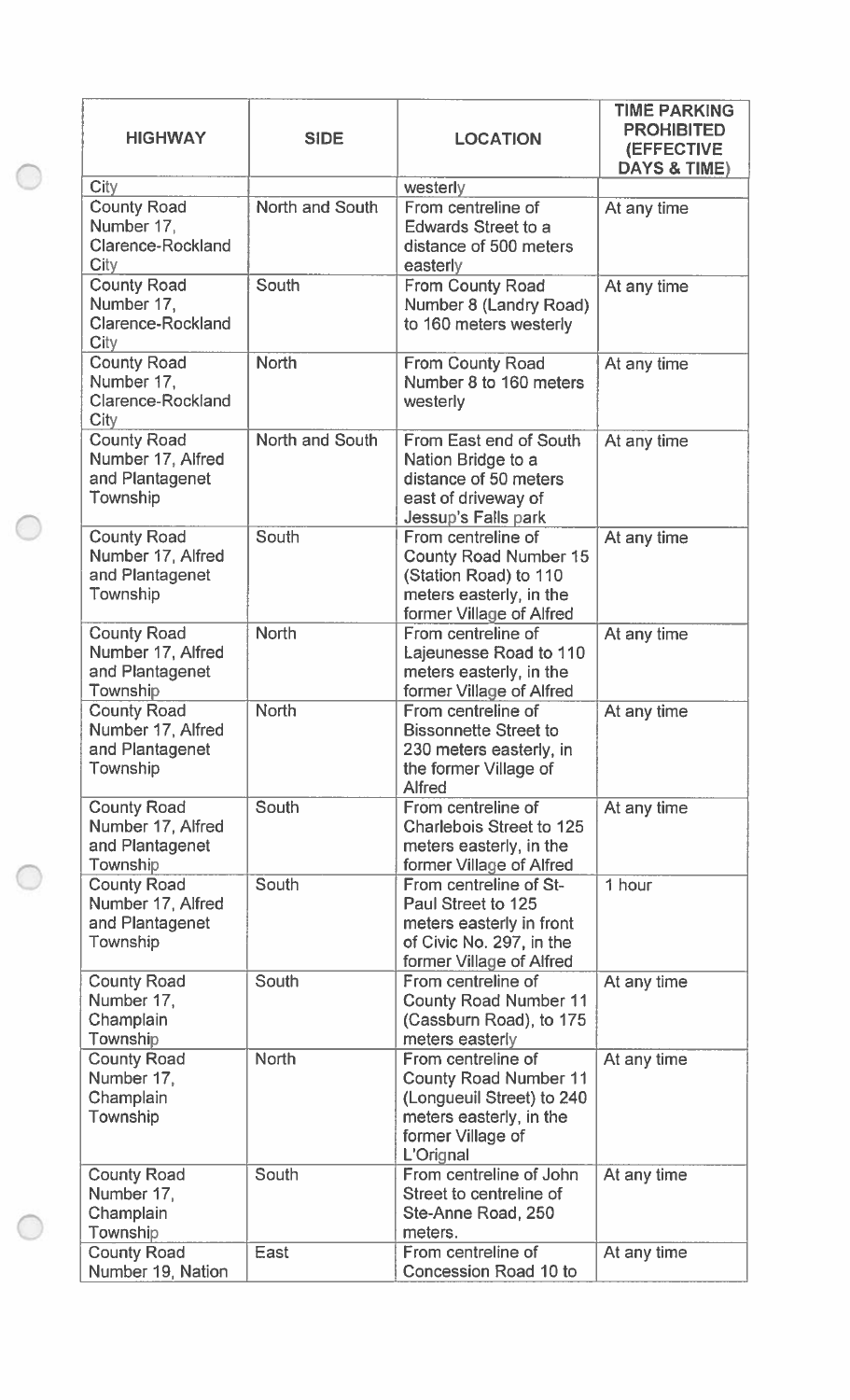| <b>HIGHWAY</b>                                                                         | <b>SIDE</b>            | <b>LOCATION</b>                                                                                                    | <b>TIME PARKING</b><br><b>PROHIBITED</b><br>(EFFECTIVE<br>DAYS & TIME) |
|----------------------------------------------------------------------------------------|------------------------|--------------------------------------------------------------------------------------------------------------------|------------------------------------------------------------------------|
| Municipality                                                                           |                        | 40 meters southerly, in<br>the former Hamlet of<br>Pendleton                                                       |                                                                        |
| <b>County Road</b><br>Number 19, Nation<br>Municipality                                | West                   | From centreline of<br><b>Concession Road 10 to</b><br>30 meters southerly, in<br>the former Hamlet of<br>Pendleton | At any time                                                            |
| <b>County Road</b><br>Number 21 (St-Jean<br>Street), Clarence-<br><b>Rockland City</b> | <b>East and West</b>   | <b>Laurier Street to 53</b><br>meters southerly, in the<br>former Town of<br>Rockland                              | At any time                                                            |
| <b>County Road</b><br>Number 24 (King<br>Street), Champlain<br>Township                | <b>North and South</b> | From John Street to<br>Peter Street, in the<br>former Village of<br>L'Orignal                                      | 1 hour                                                                 |
| <b>County Road</b><br>Number 24 (King<br>Street), Champlain<br>Township                | <b>North</b>           | In front of Civic No.1044,<br>in the former Village of<br>L'Orignal                                                | At any time<br>Disabled person<br>parking                              |
| <b>County Road</b><br>Number 24 (King<br>Street), Champlain<br>Township                | South                  | In front of Civic No.1033,<br>in the former Village of<br>L'Orignal                                                | At any time<br>Disabled person<br>parking                              |
| <b>County Road</b><br>Number 24 (King<br>Street), Champlain<br>Township                | <b>North</b>           | In front of Civic No.1018,<br>in the former Village of<br>L'Orignal                                                | At any time<br>Disabled person<br>parking                              |
| <b>County Road</b><br>Number 29 (Ste-<br>Marie Road)                                   | <b>East and West</b>   | <b>From County Road</b><br>Number 3 (Notre-Dame<br>Street) to Civic No. 1216                                       | 3 hours<br>7 a.m. to 6 p.m.<br>Monday to Friday                        |
| <b>County Road</b><br>Number 17                                                        | North and South        | <b>Tupper Street to</b><br><b>Cameron Street</b>                                                                   | No Stopping<br>At any time                                             |
| <b>County Road</b><br>Number 17                                                        | North and South        | From centreline of<br>Cameron Street to 400<br>meters westerly                                                     | No Stopping<br>At any time                                             |